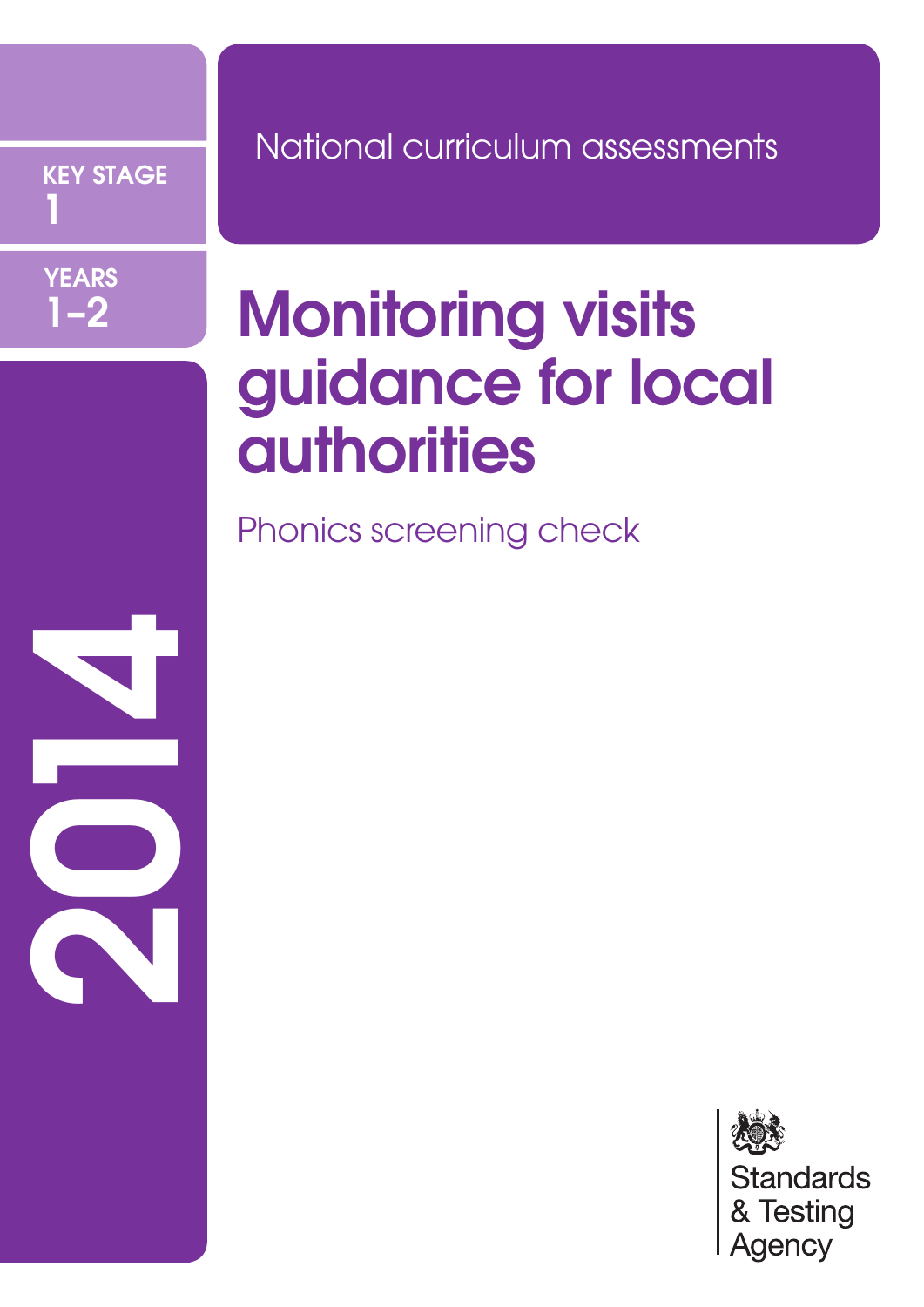Please disregard and recycle the previous printed versions of this guidance.

© Crown copyright 2014

2014 Key stage 1 monitoring visits guidance for local authorities: phonics screening check Product code: STA/14/7155/e PDF version: 978-1-78315-400-5

You may re-use this information (excluding logos) free of charge in any format or medium, under the terms of the Open Government Licence. To view this licence, visit www.nationalarchives.gov.uk/doc/open-government-licence or email psi@nationalarchives.gsi.gov.uk.

Where we have identified any third party copyright information you will need to obtain permission from the copyright holders concerned.

This publication is also available for download at www.education.gov.uk/ks1.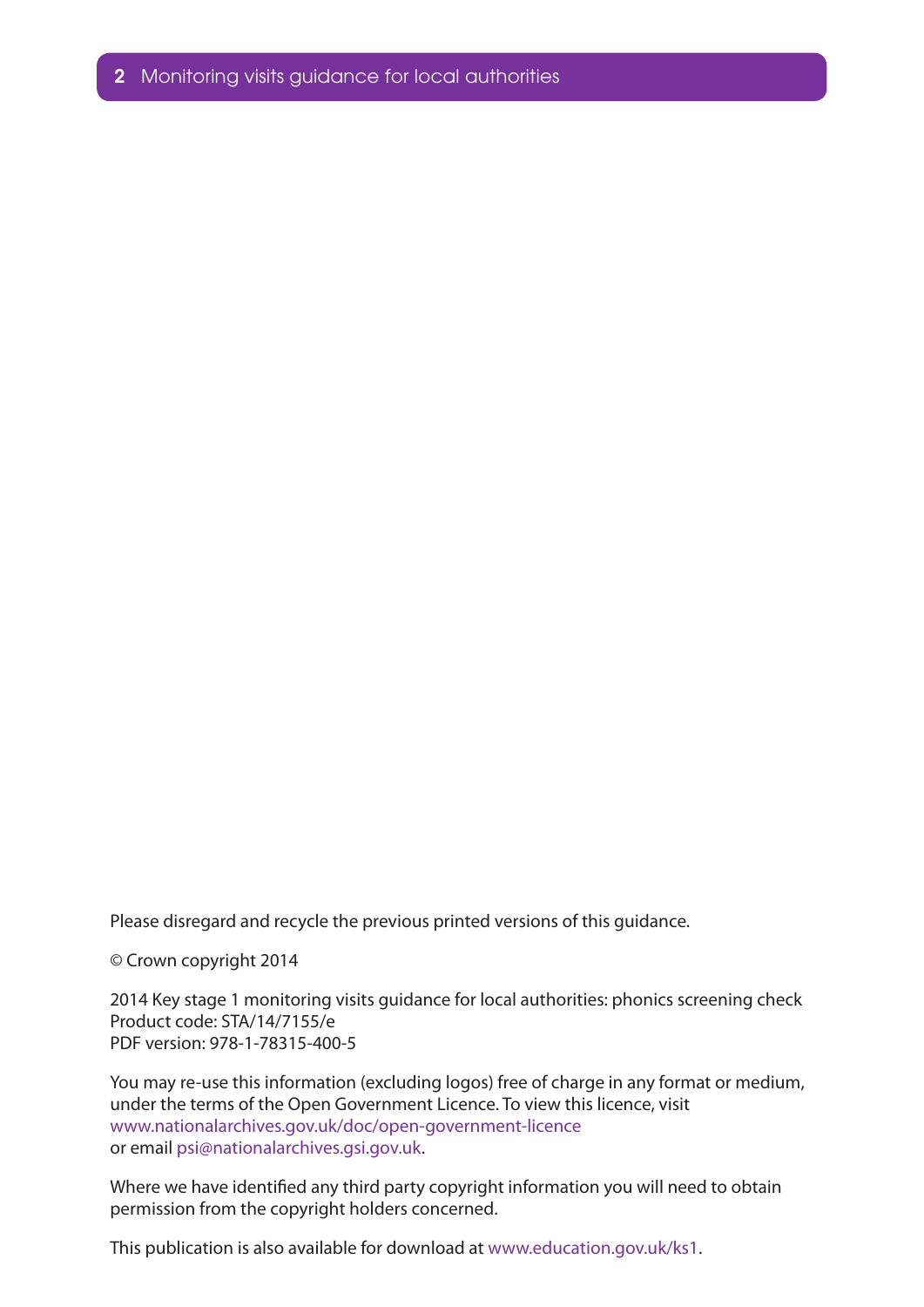# **Contents**

| 1. Introduction                                                                                                                                                                                                                                                                                                                                                                                                                                                                     | 4                                                                            |
|-------------------------------------------------------------------------------------------------------------------------------------------------------------------------------------------------------------------------------------------------------------------------------------------------------------------------------------------------------------------------------------------------------------------------------------------------------------------------------------|------------------------------------------------------------------------------|
| 2. Guidance for delivering monitoring visits<br>2.1 Arranging monitoring visits<br>2.2 Selecting and preparing monitoring visitors<br>2.3 Providing information to schools                                                                                                                                                                                                                                                                                                          | 5<br>5<br>5<br>6                                                             |
| 3. What to look for during monitoring visits                                                                                                                                                                                                                                                                                                                                                                                                                                        | 7                                                                            |
| 3.1 Before the check week<br>3.1.1 Damaged check packs<br>3.1.2 Opening materials early                                                                                                                                                                                                                                                                                                                                                                                             | $\overline{7}$<br>$\overline{7}$<br>7<br>$\overline{7}$                      |
| 3.1.3 Ensuring that teachers are prepared<br>3.2 During the check week                                                                                                                                                                                                                                                                                                                                                                                                              | 8                                                                            |
| 3.2.1 Becoming familiar with the check content<br>3.2.2 Choosing children to observe<br>3.2.3 Observing the check<br>3.2.4 Check has already been completed<br>3.2.5 Storage of opened check materials<br>3.2.6 Collation of children's scores and retur of data<br>3.3 After the check week<br>3.3.1 Collation of children's scores and return of data<br>3.3.2 Timetable variations<br>3.4 Completing monitoring visit forms<br>3.5 At the end of the visit<br>4. After the visit | 8<br>8<br>9<br>9<br>$\mathsf 9$<br>9<br>9<br>10<br>10<br>10<br>11<br>$12 \,$ |
| 4.1 Follow up                                                                                                                                                                                                                                                                                                                                                                                                                                                                       | 12                                                                           |
| <b>5. Checklists</b><br>5.1 Organising monitoring visits<br>5.2 What to take on a monitoring visit<br>5.3 Before the check week<br>5.4 During the check week<br>5.5 After the check week                                                                                                                                                                                                                                                                                            | 13<br>13<br>13<br>14<br>14<br>15                                             |
| 5.6 Completing the monitoring visit form and the end of the visit<br>5.7 Submitting monitoring visit forms and follow up                                                                                                                                                                                                                                                                                                                                                            | 15<br>15                                                                     |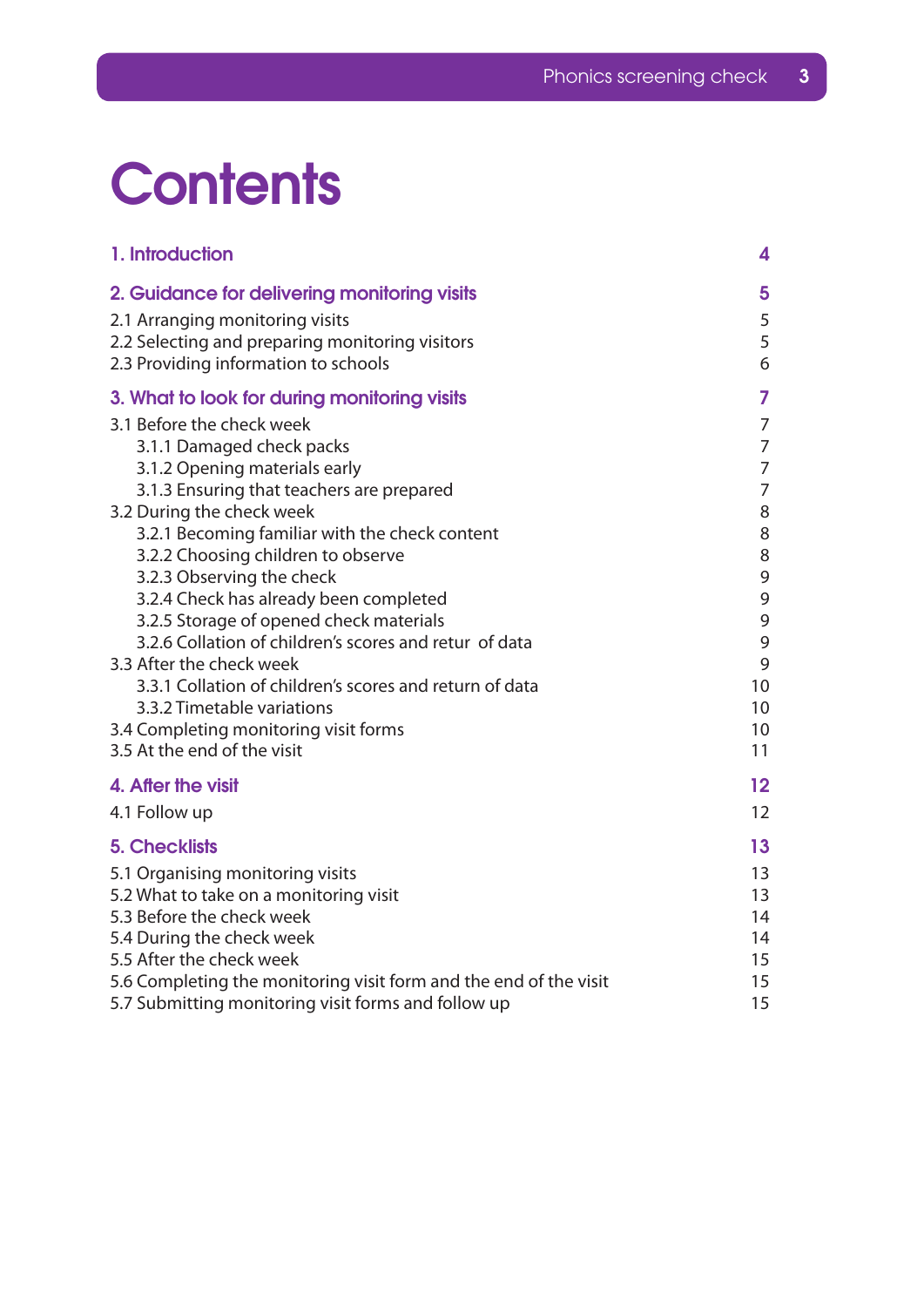## <span id="page-3-0"></span>1. Introduction

Local authorities (LAs) have a statutory responsibility to monitor the administration of the phonics screening check. The Standards and Testing Agency (STA) may also make monitoring visits to schools.

This guidance explains how LAs should carry out monitoring visits to schools administering the check.

Monitoring visits help to ensure that the security and confidentiality of the check materials are maintained, and that the check is administered correctly and consistently in accordance with the published guidance. Monitoring visits also give headteachers a formal opportunity to demonstrate how the check is administered in their schools.

Academies have to choose whether to be monitored by their own LA, another LA or STA. References to academies in this document include free schools, as in law they are academies.

For the purposes of this document all references made to schools include maintained nursery schools with registered children who will reach the age of six before the end of the school year.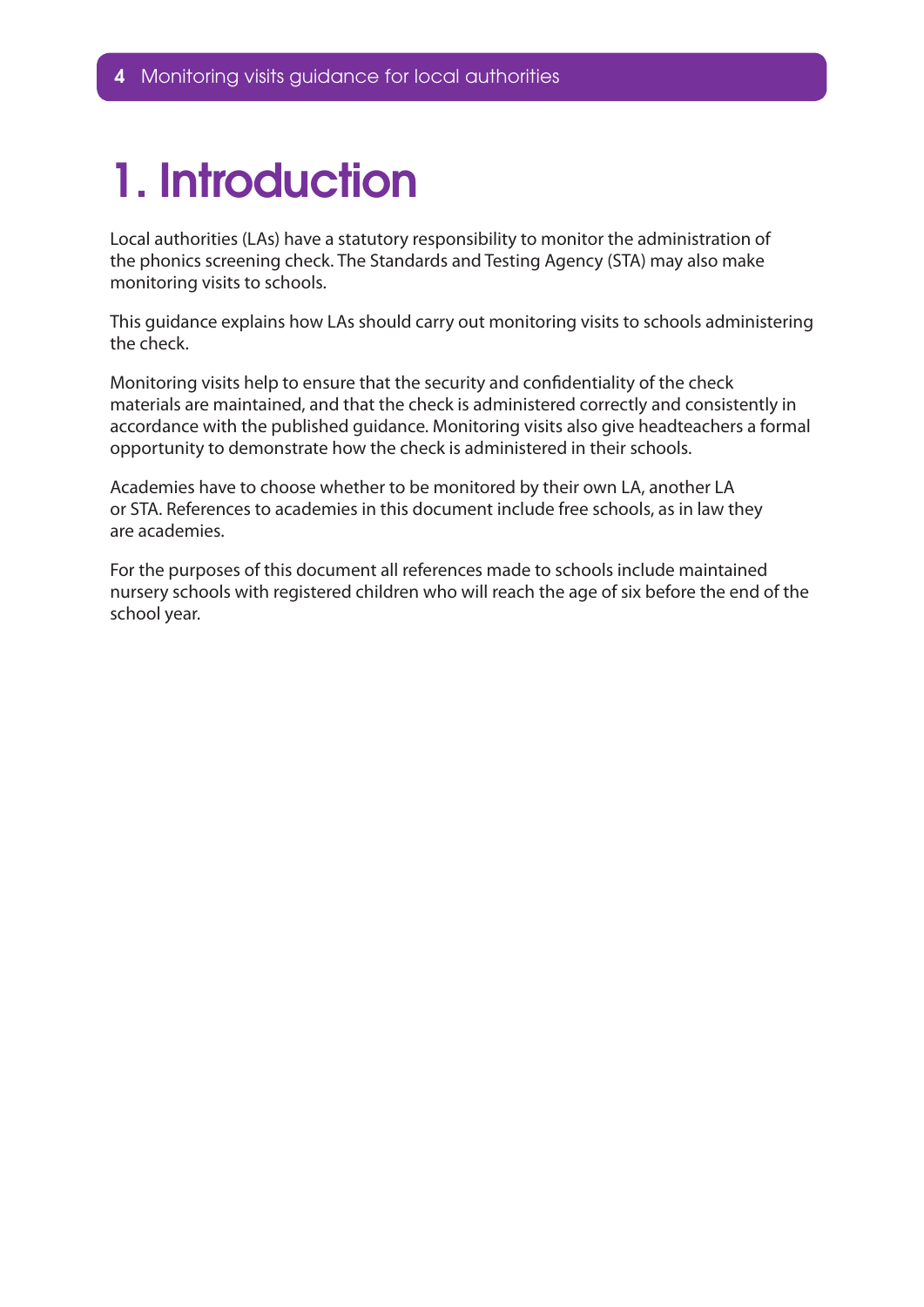## <span id="page-4-0"></span>2. Guidance for delivering monitoring visits

LAs must make unannounced visits to schools participating in the phonics screening check before, during and after the check period. The check period starts on Monday 16 June.

For any children absent during the check week, schools have until Friday 27 June to administer the check. These two weeks are referred to as the check period.

LAs must visit at least 10 per cent of schools administering the check within their authority, including any:

- participating pupil referral units (PRUs) or special schools;
- academies that have chosen to be monitored by the LA; and
- maintained nursery schools with registered children who will reach the age of six before the end of the school year.

LAs should not make more than one visit to an individual school unless there are concerns that have already been discussed by the LA monitoring visits co-ordinator and STA.

STA may request that an LA visits a particular school in their authority. STA will provide LAs with details of these schools in early April.

## 2.1 Arranging monitoring visits

STA recommends that each LA identifies a person to act as monitoring visits co-ordinator. The monitoring visits co-ordinator should take responsibility for:

- arranging monitoring visits;
- providing monitoring visitors with copies of school delivery notes;
- $\bullet$  emailing any monitoring visit forms where an 'X' or 'N' has been entered in any box to STA's maladministration team; and
- forwarding all completed monitoring visit forms, including those already emailed to STA's maladministration team, to STA's monitoring visits agency.

### 2.2 Selecting and preparing monitoring visitors

Given the sensitive nature of reviewing the administration of the phonics screening check, monitoring visits should only be carried out by staff who have a clear understanding of the requirements of the visits. They should also be familiar with the following guidance on check administration which is published on the Department for Education's (DfE's) website at www.education.gov.uk/ks1.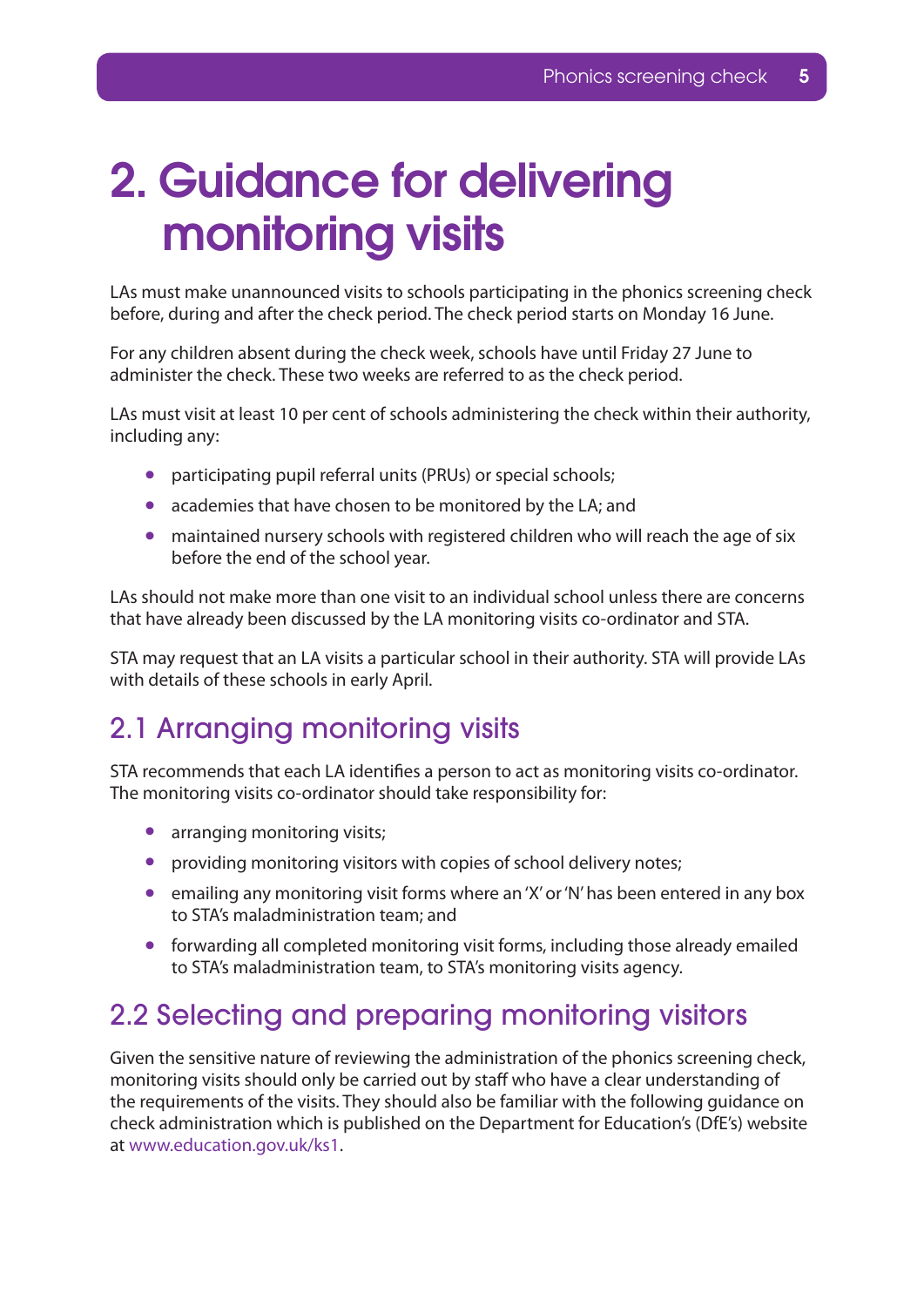- <span id="page-5-0"></span>2014 key stage 1 'Assessment and reporting arrangements'
- 2014 key stage 1 'Check administrators' quide: phonics screening check'
- $\bullet$  'Key stage 2 tests and phonics screening check: keep materials secure' web page
- 'Year 1 phonics screening check training video'

All staff involved in monitoring visits must be briefed on the purpose, scope and procedures involved in conducting the visits and in the administration of the check.

Monitoring visitors should take the following information with them for each monitoring visit.

- The number of children being assessed at the school including any year 2 children who are expected to take the check. LAs should review the data submitted by schools in 2013 in order to identify children in year 2 who should be taking the check.
- Details of the check materials sent to the school. Electronic copies of delivery notes received by schools with their check materials will be sent to LAs in May; and
- A monitoring visit form, a sample of which is available on page 10 of this guidance and on the DfE's website at www.education.gov.uk/ks1.

All monitoring visitors must also carry identification that should be shown on arrival at the school.

If the monitoring visit is carried out by an individual other than the LA monitoring visits co-ordinator, the monitoring visitor should discuss their findings with the co-ordinator as soon as possible after the visit has taken place.

## 2.3 Providing information to schools

Before undertaking any monitoring visits, LAs may want to contact all schools within their authority, and academies which have chosen to be monitored by the LA, to explain the purpose of the visits. LAs may give the names of individuals involved in the visits, but they must not identify in advance any specific schools that will be visited.

Before the phonics screening check period, schools should be directed to read the information about monitoring visits that is on the DfE's website at www.education.gov.uk/ks1.

If schools receive a visit and wish to confirm the identity of their visitor(s) they should contact their LA, for LA visitors, or the national curriculum assessments helpline on 0300 303 3013 if the visitor is a member of STA's staff.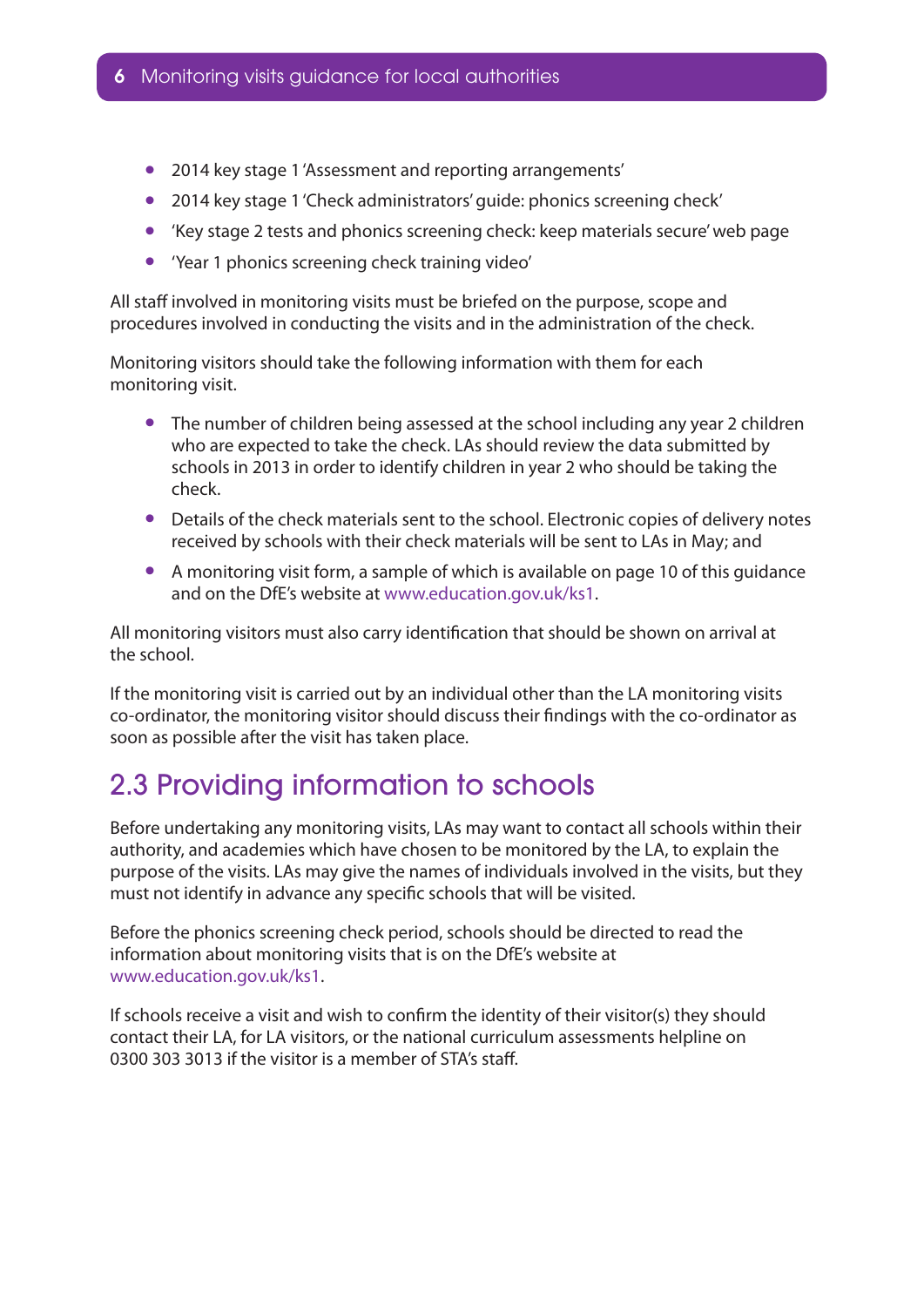## <span id="page-6-0"></span>3. What to look for during monitoring visits

### 3.1 Before the check week

STA recommends that approximately 10 per cent of monitoring visits take place in the weeks leading up to Monday 16 June. The purpose of these visits is to make sure that the sealed check materials are unopened and stored securely.

The monitoring visitor should ask to see where the unopened packs of check materials are stored. They should check that all of the packs are stored securely and have not been opened.

Monitoring visitors should confirm that the school has received the correct number of packs of check materials. The delivery note(s) sent electronically to LAs will show the number of packs delivered to each school. Schools should be able to show an annotated copy of their delivery note(s) and provide details of the number of packs that were actually delivered.

The monitoring visitor may also discuss other elements of the proposed administration such as the room(s) where the check will take place.

#### 3.1.1 Damaged check packs

If a school has received damaged check packs, the monitoring visitor should advise the headteacher to contact the national curriculum assessments helpline immediately on 0300 303 3013.

#### 3.1.2 Opening materials early

Schools must not open the materials before the phonics screening check period. If schools need to make adjustments to the check so that children can access it, these should be made during the check period.

#### 3.1.3 Ensuring that teachers are prepared

Monitoring visitors should speak to the headteacher, or the teacher responsible for the administration of the phonics screening check, to ensure that appropriate staff will be administering it and that they fully understand the administration arrangements, including scoring.

The check must be administered on a one-to-one basis by a teacher who is known to the child. It must not be administered by a teaching assistant, including higher level teaching assistants, because the role requires a teacher's professional judgement about which responses are correct. The teacher must not be a relative or carer of the child taking the check.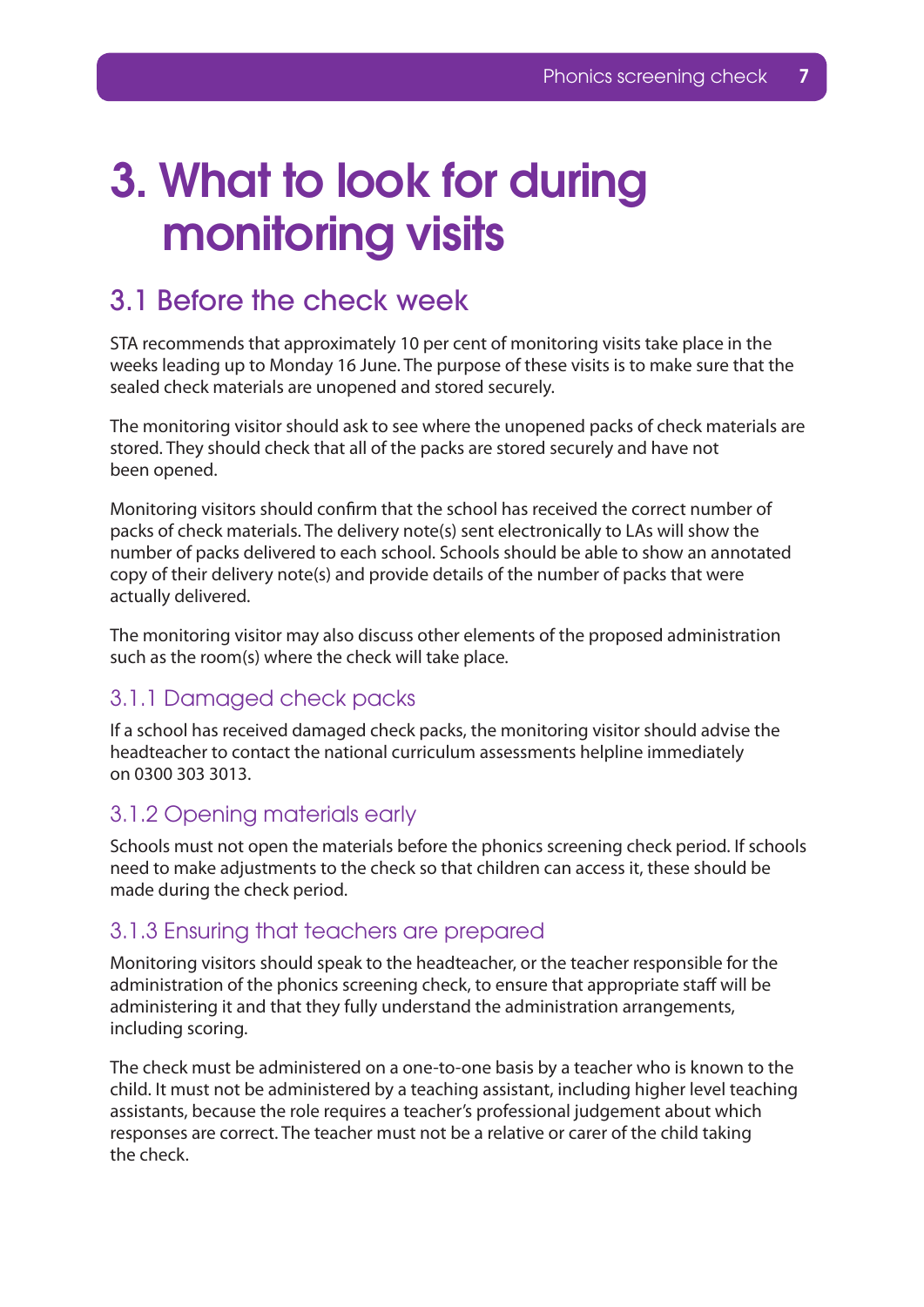## <span id="page-7-0"></span>3.2 During the check week

The majority, approximately 80 per cent, of monitoring visits should be made during the phonics screening check week, Monday 16 June to Friday 20 June. These visits are to ensure the check is being administered correctly and that the check materials are being stored securely when not in use. The monitoring visitor should also check the preparations the school has made for submission of data.

The monitoring visitor should speak to the headteacher or the teacher responsible for the administration of the check to discuss the arrangements for the visit.

If the monitoring visitor arrives before the check has been administered they should carry out the checks relating to visits before the check period. They should also establish that:

- the room for the check is suitable;
- wall displays are covered up or, if uncovered, do not offer any assistance or distraction to children; and
- appropriate teachers will be administering the check.

#### 3.2.1 Becoming familiar with the check content

Monitoring visitors should read the check materials before they visit so that they are familiar with the words children will be asked to decode. This will help them to judge whether any children are given inappropriate assistance.

The materials will be available to download from the 'Phonics' section of the NCA tools website at www.education.gov.uk/ncatools from Monday 16 June. Any printed versions of these materials must be kept secure until Friday 27 June.

The monitoring visits co-ordinator will need their registered email address and password to access NCA tools. Information about how to log into NCA tools is available on the DfE's website at www.education.gov.uk/assessment.

#### 3.2.2 Choosing children to observe

Monitoring visitors should aim to observe between two and five checks (depending on the size of the cohort) to ensure they are being properly administered.

They should confirm with the headteacher, or teacher responsible for the administration of the check, whether any children will be uncomfortable being observed. It is important that children are not put off by the presence of a visitor. If a child is likely to be distracted, the monitoring visitor should observe another child instead.

The monitoring visitor should agree with the headteacher and / or the teacher administering the check whether their presence should be explained to the child who is going to be observed.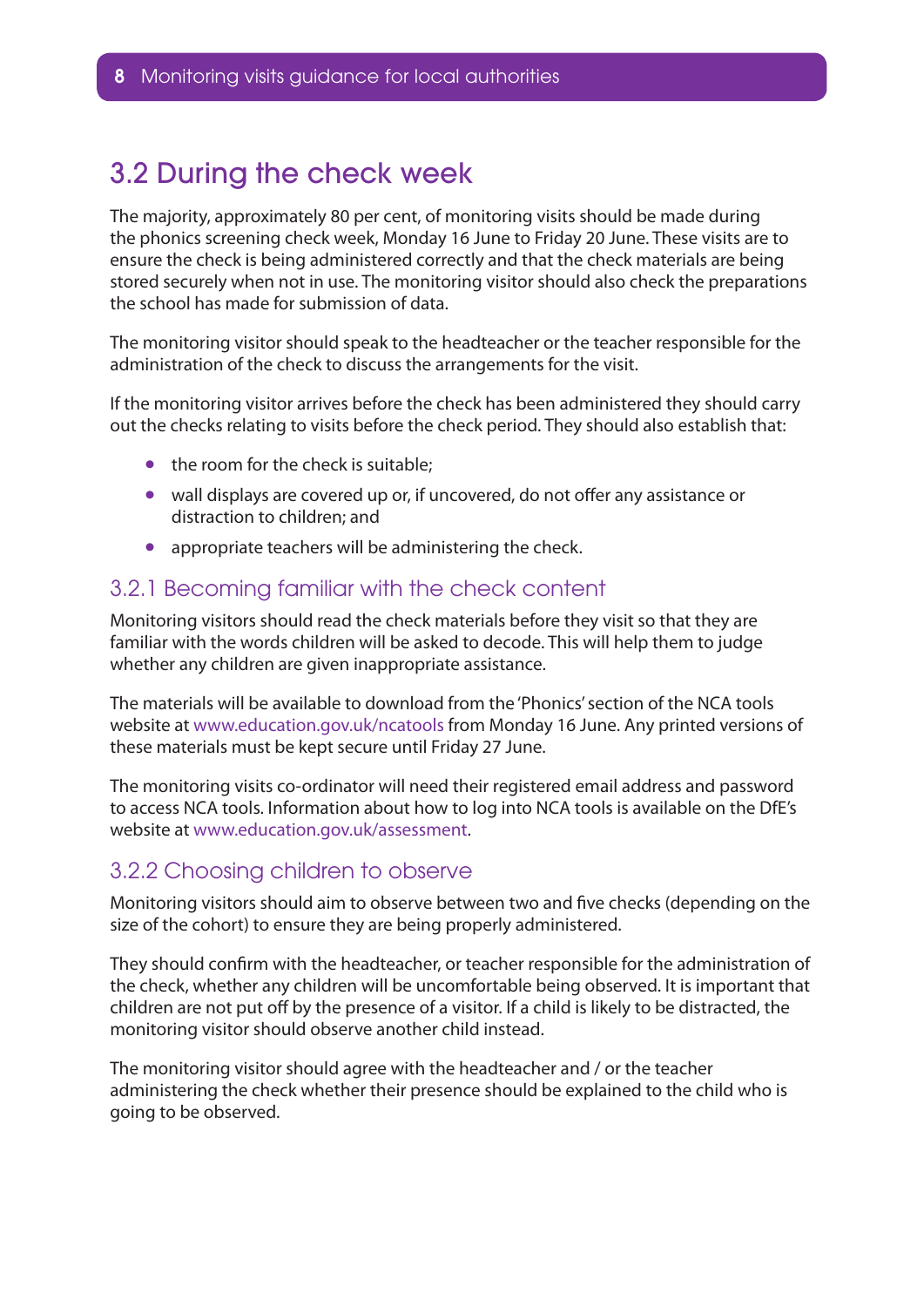#### <span id="page-8-0"></span>3.2.3 Observing the check

The monitoring visitor should only enter the room before the child starts the check. This is so that the administration of the check is not interrupted and the visitor's presence can be explained to the child, if this is appropriate.

When observing the check the monitoring visitor should ensure that:

- it is introduced to the child appropriately; and
- no inappropriate assistance is given.

Monitoring visitors are not expected to score any checks that they observe in parallel with the teacher administering the check. Monitoring visitors might consider discussing the scoring decisions with the teacher, but they should not overrule the teacher's judgement on a child's responses to the check.

If a monitoring visitor observes what they consider to be misconceptions of phonics and / or the scoring of the check, the monitoring visitor should discuss this with the teacher after the check has been administered. (For example, a visitor may think that the teacher has not realised that an alternative pronunciation of a grapheme should be scored correctly.) This would not need to be reported to STA.

After the check has been completed the monitoring visitor should discuss the administration of the check with the teacher.

#### 3.2.4 Check has already been completed

If the monitoring visitor arrives after the check has taken place they should carry out the checks relating to visits after the check period.

#### 3.2.5 Storage of opened check materials

Schools must store the check materials and 'answer sheets' securely until Friday 27 June. The monitoring visitor should carry out the checks related to visits after the check week.

#### 3.2.6 Collation of children's scores and return of data

The monitoring visitor should discuss the arrangements in place for collation of the children's scores into the data return sheets, and how this data will be provided to the LA. Where schools have already completed this task, monitoring visitors should make sure that the data return sheet has been completed correctly.

#### 3.3 After the check week

Up to 10 per cent of monitoring visits should be made immediately after the phonics screening check week, from Monday 23 June. LAs should make these visits to discuss the administration of the check and confirm arrangements for submission of data.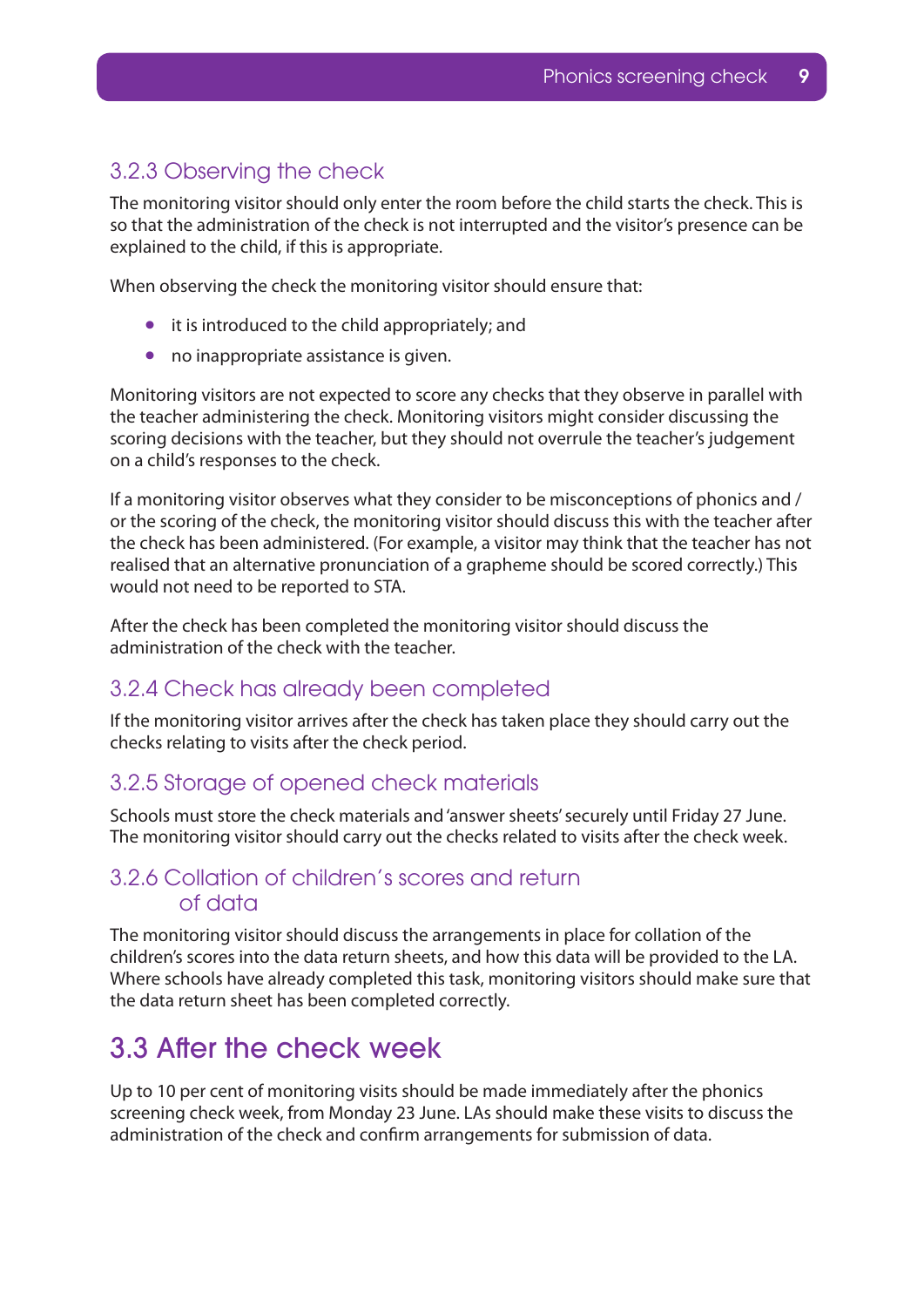#### <span id="page-9-0"></span>3.3.1 Collation of children's scores and return of data

The monitoring visitor should ask to be shown where the 'answer sheets' and other materials are stored and check that they are secure. They should discuss the arrangements in place at the school for collation of the data and how it will be provided to the LA.

LAs should review the accuracy of any data transfer from answer sheets.

#### 3.3.2 Timetable variations

If children are absent during the check week, schools can administer the check until Friday 27 June. Children must only attempt the check once during the check period.

Monitoring visitors may be able to observe the administration of the check under these circumstances. The guidance in the 'Visits during the check week' section should be followed.

## 3.4 Completing monitoring visit forms

Monitoring visitors must complete all sections on the monitoring visit form for each school visited. All questions in both sections must be answered.

The LA monitoring visits co-ordinator's name must be provided in case STA has any questions about the visit(s).

The monitoring visit form is available to download from the DfE's website at www.education.gov.uk/ks1.

| <b>DfE</b> number                                                                                                                              | School name                                                                           |  |                                 |  |  |                                     | Date of visit                     |                                |                                                                                                                             |  |
|------------------------------------------------------------------------------------------------------------------------------------------------|---------------------------------------------------------------------------------------|--|---------------------------------|--|--|-------------------------------------|-----------------------------------|--------------------------------|-----------------------------------------------------------------------------------------------------------------------------|--|
|                                                                                                                                                | <b>Section A: General administration</b>                                              |  |                                 |  |  |                                     | Y/N                               |                                | <b>Notes</b>                                                                                                                |  |
| 01.                                                                                                                                            | Is there evidence to show that the<br>consignment was checked on arrival?             |  |                                 |  |  |                                     |                                   |                                |                                                                                                                             |  |
| 02.                                                                                                                                            | Are check materials stored securely?                                                  |  |                                 |  |  |                                     |                                   |                                |                                                                                                                             |  |
| O3.                                                                                                                                            | Are appropriate staff administering the<br>check?                                     |  |                                 |  |  |                                     |                                   |                                |                                                                                                                             |  |
| O4.                                                                                                                                            | Have administrators received appropriate<br>training to administer the check?         |  |                                 |  |  |                                     |                                   |                                |                                                                                                                             |  |
| Q5.                                                                                                                                            | Is the room where the check is being, or<br>is going to be, administered appropriate? |  |                                 |  |  |                                     |                                   |                                |                                                                                                                             |  |
| <b>Section B:</b><br><b>Check-specific information</b><br>Please refer to the notes overleaf and<br>indicate the status of all check materials |                                                                                       |  | <b>Unopened pack</b><br>storage |  |  | Check<br>administration<br>observed | Completed answer<br>sheets viewed | Data collated for<br>reporting |                                                                                                                             |  |
|                                                                                                                                                |                                                                                       |  |                                 |  |  |                                     |                                   |                                |                                                                                                                             |  |
|                                                                                                                                                | issue you have observed and where appropriate, any actions taken.                     |  |                                 |  |  |                                     |                                   |                                | If you have entered an X or N in Section B, or have observed any other irreqularities during the visit, describe below what |  |

| Section A    |                                                                                                                                                                                                                                                                                                                                                        |
|--------------|--------------------------------------------------------------------------------------------------------------------------------------------------------------------------------------------------------------------------------------------------------------------------------------------------------------------------------------------------------|
|              | Before, during and after the phonics screening check period, it should be possible to view the school's annotated delivery<br>note to confirm that the correct quantities of check materials have been received by the school. You should be able to view<br>the secure storage of the check materials before and after the check.                     |
|              | For visits before, during and after the check period you should ask the headteacher, or delegated member of staff, who will<br>administer the check. Administrators must be teachers that are known to the child, but not relatives or carers of the child.                                                                                            |
|              | You should ask whether the teachers administering the check have read the 2014 key stage 1 'Assessment and reporting<br>arrangements', the 'Check administrators' quide' (CAG), 'Phonics screening check: scoring quidance' and watched the 'Year 1<br>phonics screening check training video' so that they know how to administer the check properly. |
|              | You should also ask to view the room where the check is being, or will be, administered to ensure that it has been prepared<br>properly, that displays that could help children in the check have been removed or covered and that the room itself is<br>appropriate for the administration of the check.                                              |
| Section R    |                                                                                                                                                                                                                                                                                                                                                        |
|              | Unopened check pack storage                                                                                                                                                                                                                                                                                                                            |
|              | You should request to view the school's annotated delivery note(s) to confirm that the correct quantities of check materials<br>were received and that they are securely stored in a locked cupboard.                                                                                                                                                  |
|              | Use ✔ to indicate that the correct number of unopened check packs have been observed in a secure location.                                                                                                                                                                                                                                             |
|              | Use N where the number of check packs listed on the delivery note and the number observed do not correlate. You should<br>include a marked-up copy of the school's delivery note(s) when you return the monitoring visit form. Please note, where<br>the distributor is clearly at fault, this should be advised on the form.                          |
|              | Use X where a check pack has been                                                                                                                                                                                                                                                                                                                      |
|              | · tampered with: or                                                                                                                                                                                                                                                                                                                                    |
|              | opened before the statutory check week (week commencing 16 June).                                                                                                                                                                                                                                                                                      |
|              | <b>Check administration observed</b>                                                                                                                                                                                                                                                                                                                   |
|              | You should make sure that:                                                                                                                                                                                                                                                                                                                             |
|              | <sup>.</sup> the check is being administered by an appropriate teacher;                                                                                                                                                                                                                                                                                |
|              | no inappropriate assistance is given during the check; and                                                                                                                                                                                                                                                                                             |
| ٠            | displays / materials have been removed or covered, as appropriate.                                                                                                                                                                                                                                                                                     |
|              | Use v when the check administration observed during the monitoring visit is in accordance with the 2014 CAG.                                                                                                                                                                                                                                           |
|              | Use X where there is reason to question whether children have completed the check independently and unaided, for<br>example where inappropriate support has been given.                                                                                                                                                                                |
|              | <b>Completed answer sheets viewed</b>                                                                                                                                                                                                                                                                                                                  |
| data return. | Use √ when the answer sheets have been properly completed and are being securely stored before collation for                                                                                                                                                                                                                                           |
| data return  | Use X where the answer sheets have not been properly completed and are not being securely stored before collation for                                                                                                                                                                                                                                  |
|              | Data collated for reporting                                                                                                                                                                                                                                                                                                                            |
| data system. | Use when the data from the answer sheets has been properly and accurately transferred to the local authority's (LA)                                                                                                                                                                                                                                    |
|              | Use X where the data from the answer sheets has not been properly and accurately transferred to the LA's data system.                                                                                                                                                                                                                                  |
|              | Ask the headteacher or delegated member of staff to sign the monitoring visit form to confirm the visit and that any<br>feedback about the administration of the phonics screening check has been given to the school.                                                                                                                                 |
|              | Please return the form to your LA monitoring visit co-ordinator by Friday 27 June 2014.                                                                                                                                                                                                                                                                |
|              | LA monitoring visits co-ordinators must return this form to:<br>STA's monitoring visits agency, c/o Customer Intentions, Assessment and Qualifications Alliance (AQA), Stag Hill House,                                                                                                                                                                |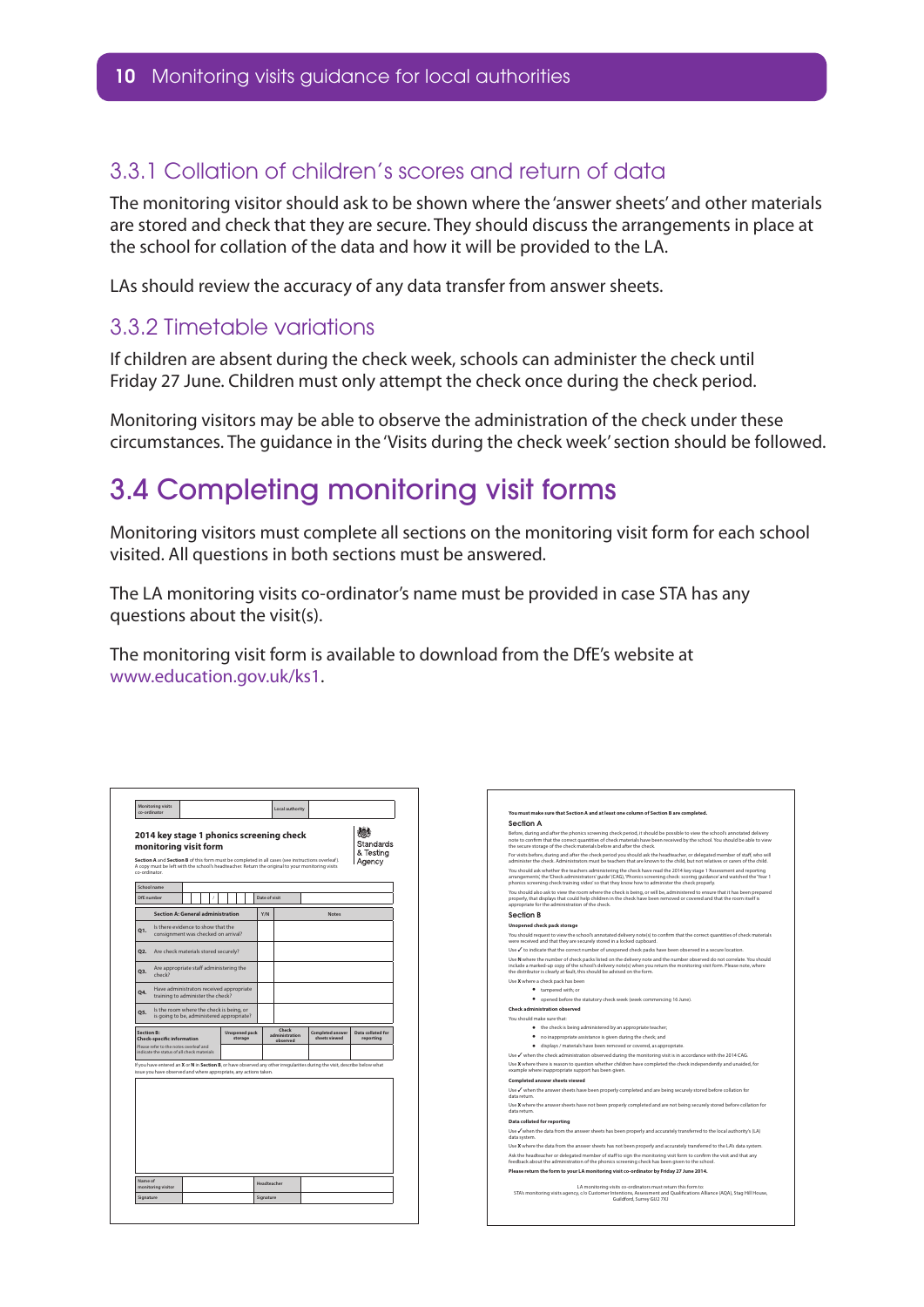<span id="page-10-0"></span>If an 'X' or an 'N' is entered on the monitoring visit form, or any other irregularities are noticed during the visit, the monitoring visitor must record details of the issue and any actions taken on the form. This will enable STA to identify instances where further investigation is required.

## 3.5 At the end of the visit

Before leaving the school the monitoring visitor should meet with the headteacher or delegated member of staff to discuss the findings of the visit. If the monitoring visitor has placed an 'X' or 'N' in any box on the monitoring visit form, they should advise whether the school should make changes to its administration procedures for any remaining checks. If the monitoring visitor did not find anything that gave them cause for concern, they should make this clear.

Both the monitoring visitor and the headteacher, or delegated member of staff, should sign the monitoring visit form. This confirms that the visit took place and that any feedback about the administration of the phonics screening check has been given to the school.

A copy of the monitoring visit form and any annotated delivery notes should be left with the headteacher or delegated member of staff. Monitoring visitors must not add any additional detail or make changes to the monitoring visit form after this point.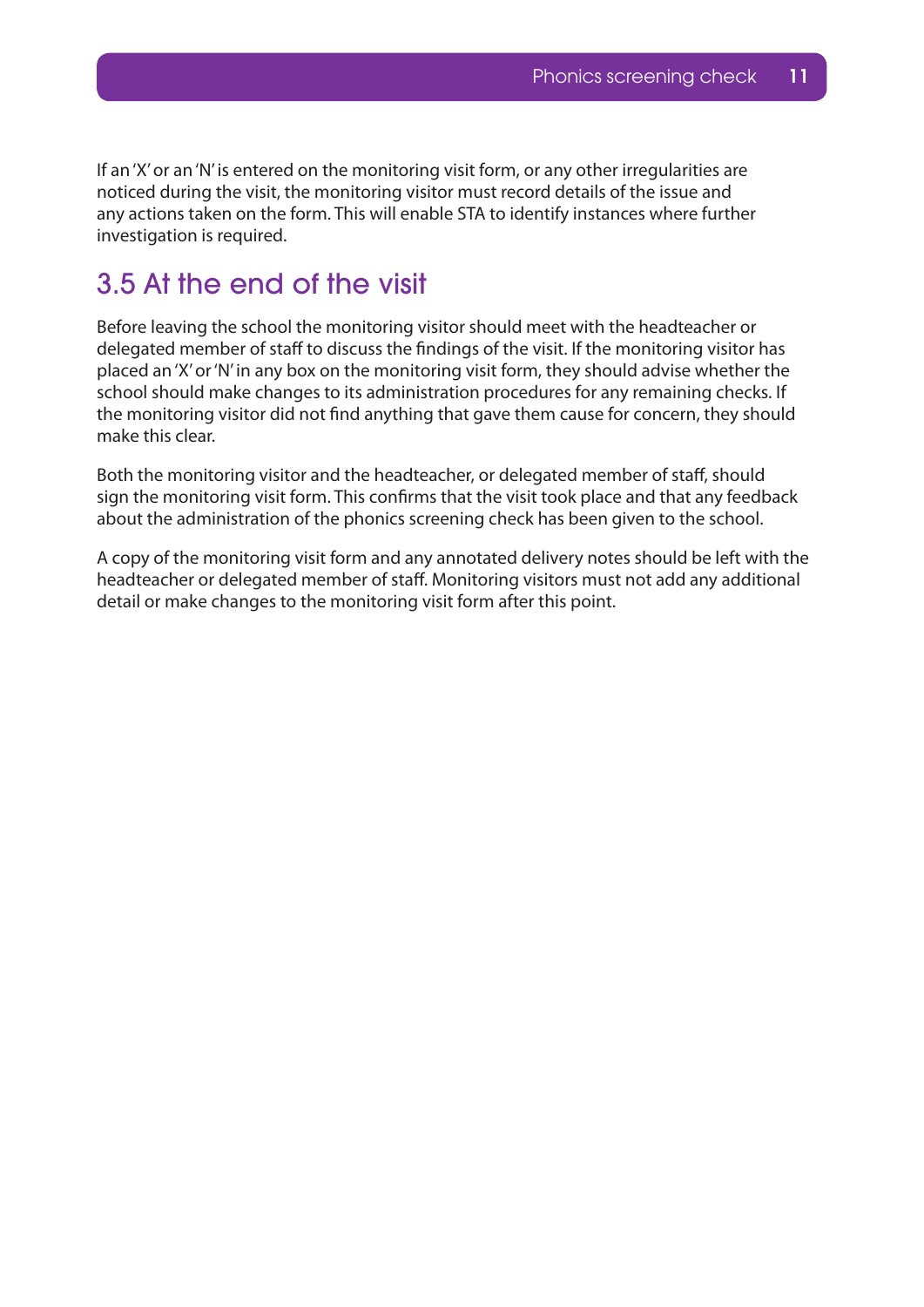## <span id="page-11-0"></span>4. After the visit

If the monitoring visitor has placed an 'X' or an 'N' in any box on the monitoring visit form, the issue should be discussed immediately with the LA monitoring visits co-ordinator. The monitoring visit form and any annotated delivery notes (where applicable) should be scanned and emailed to STA's maladministration team at testadmin.sta@education.gsi.gov.uk.

In instances where schools have an 'X' or an 'N' on their monitoring visit form, STA's maladministration team will identify whether further investigation is required.

If no irregularities were identified during the visit, the completed monitoring visit form must be sent to the LA monitoring visits co-ordinator immediately after the visit. The deadline for returning completed monitoring visit forms to the monitoring visits co-ordinator is Friday 27 June.

The LA monitoring visits co-ordinator must send all completed forms to STA's monitoring visit agency by Wednesday 2 July. This includes any emailed to STA's maladministration team. Delivery notes do not need to be forwarded to STA's monitoring visits agency unless there are issues of concern noted on the monitoring visit form.

STA monitoring visit agency c/o Customer Intentions Assessment and Qualifications Alliance (AQA) Stag Hill House Guildford Surrey GU2 7XJ

STA's monitoring visits agency will contact all LAs that have not forwarded copies of their monitoring visit forms by Wednesday 2 July

LAs should consider keeping copies of the monitoring visit forms for their own reference.

### 4.1 Follow up

STA's maladministration team will work with LAs to investigate any irregularities reported on the monitoring visit form.

Results may be discounted if STA has doubts about whether a child's answers represent their own independent and unaided work.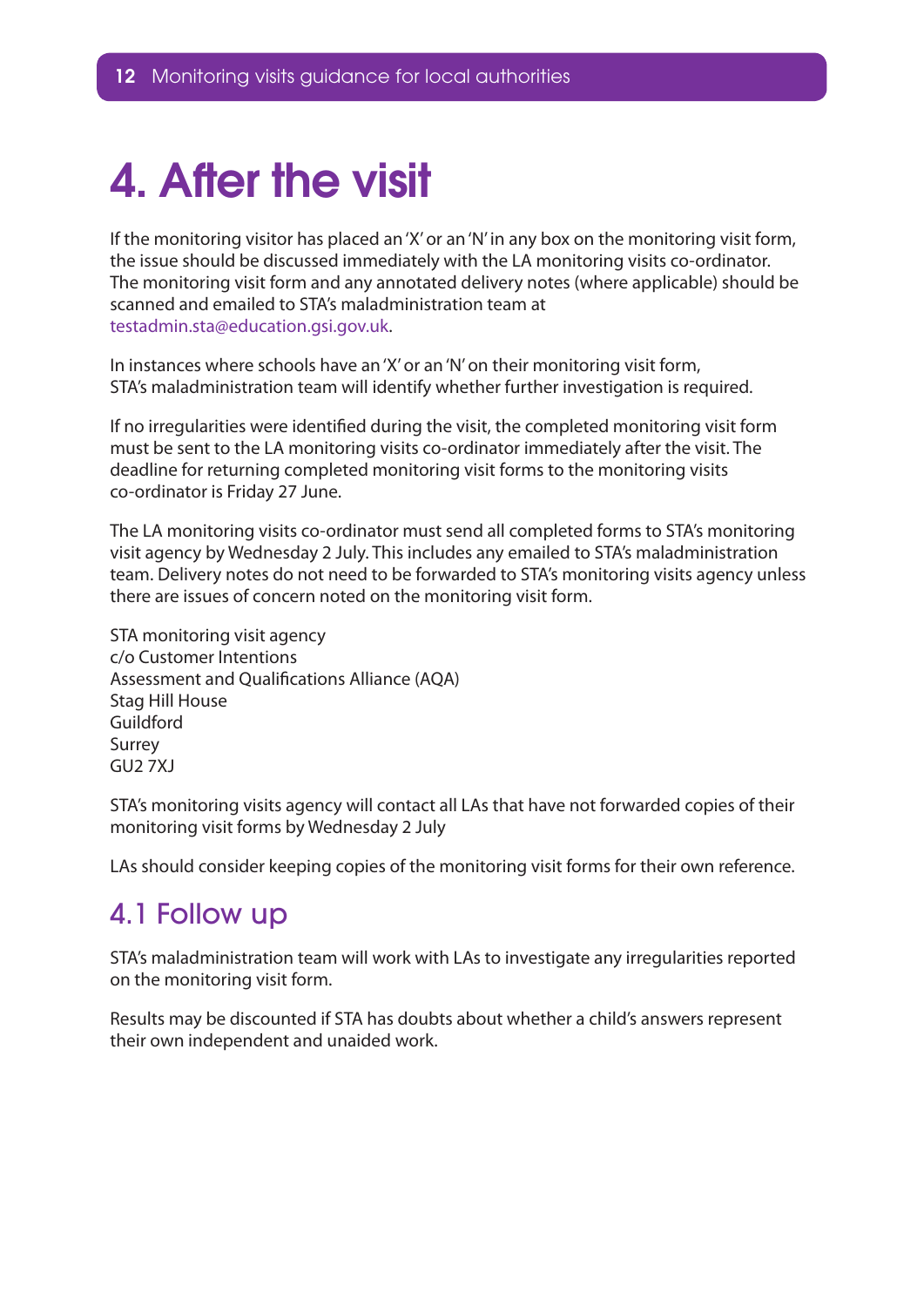## <span id="page-12-0"></span>5. Checklists

## 5.1 Organising monitoring visits

#### **Monitoring visits co-ordinator**

| Have you identified LA staff / consultants to undertake the monitoring visits?<br>These may be different to the person responsible for organising and reporting<br>monitoring visits.                                                                                                                                                                                                                          |
|----------------------------------------------------------------------------------------------------------------------------------------------------------------------------------------------------------------------------------------------------------------------------------------------------------------------------------------------------------------------------------------------------------------|
| Have you informed all maintained schools, and academies where appropriate,<br>within your LA that are participating in the phonics screening check about the<br>purpose of the monitoring visits before any visits are made?<br>You may give the names of those undertaking the monitoring visits and an LA<br>contact; however you must not identify in advance any specific schools that will<br>be visited. |
| Have you identified at least 10 per cent of schools administering the phonics<br>screening check? This must include any school selected by STA for monitoring and<br>academies that have chosen to be monitored by your LA                                                                                                                                                                                     |
| Have you planned for visits to take place:                                                                                                                                                                                                                                                                                                                                                                     |

- before
- • during; and
- immediately after the check week?

Have you put together a briefing session or pack for LA staff / consultants to ensure they understand the requirements and are familiar with the published guidance on administering the check?

### 5.2 What to take on a monitoring visit

#### **Monitoring visitors**

Do you know how many children are participating in the phonics screening check at the school?



Have you checked the 2013 phonics check data to identify whether any year 2 children are taking the check at the school?



Do you have details of the check materials that have been sent to the school? These can be found on the electronic copies of the delivery notes provided to LAs in May.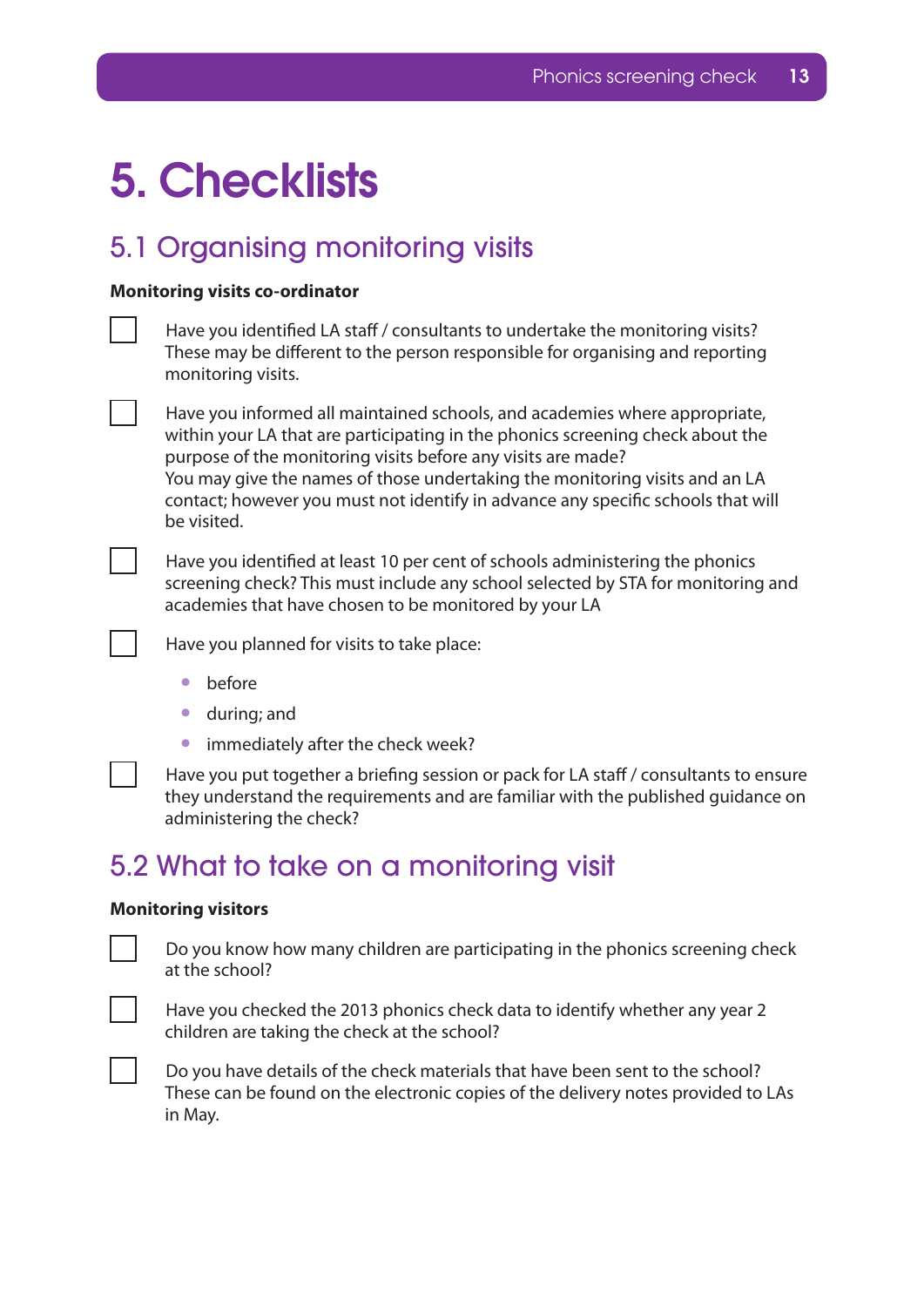### <span id="page-13-0"></span>5.3 Before the check week

#### **Monitoring visitors**



Are the unopened check packs securely stored?

Have you confirmed that the school has checked their consignment(s) against the delivery note(s) received with the check materials? Does the number of packs correspond to the information on the copy of the delivery note(s) provided for your visit?



Do you know who is going to administer the check? Are they teachers known to the children and do they fully understand the administration arrangements, including how to score the check?

## 5.4 During the check week

#### **Monitoring visitors**

Have you read the check materials prior to the visit? These are available to download from the 'Phonics section' of the NCA tools website at www.education.gov.uk/ncatools. If you print them they must be kept secure until Friday 27 June.

If you have arrived before the school has started to administer the check, have you checked that the materials are stored securely?

Have you established that:

- $\bullet$  the room where the check is going to be administered is suitable, in particular that displays / materials are covered up or, if uncovered, they do not offer any assistance to children?
- appropriate teachers are administering the check?

Before observing the check, have you discussed with the headteacher and / or the teacher responsible for administering the check whether particular children will be uncomfortable with being observed and whether your presence will be explained to the child?

When observing the check being administered:

- was the check introduced to the child appropriately?
- was any assistance given to the child appropriate?

If you arrive after the check has been administered, have you confirmed that the opened check materials are securely stored?

Have you discussed the arrangements in place for the collation of data and how it will be provided to the LA?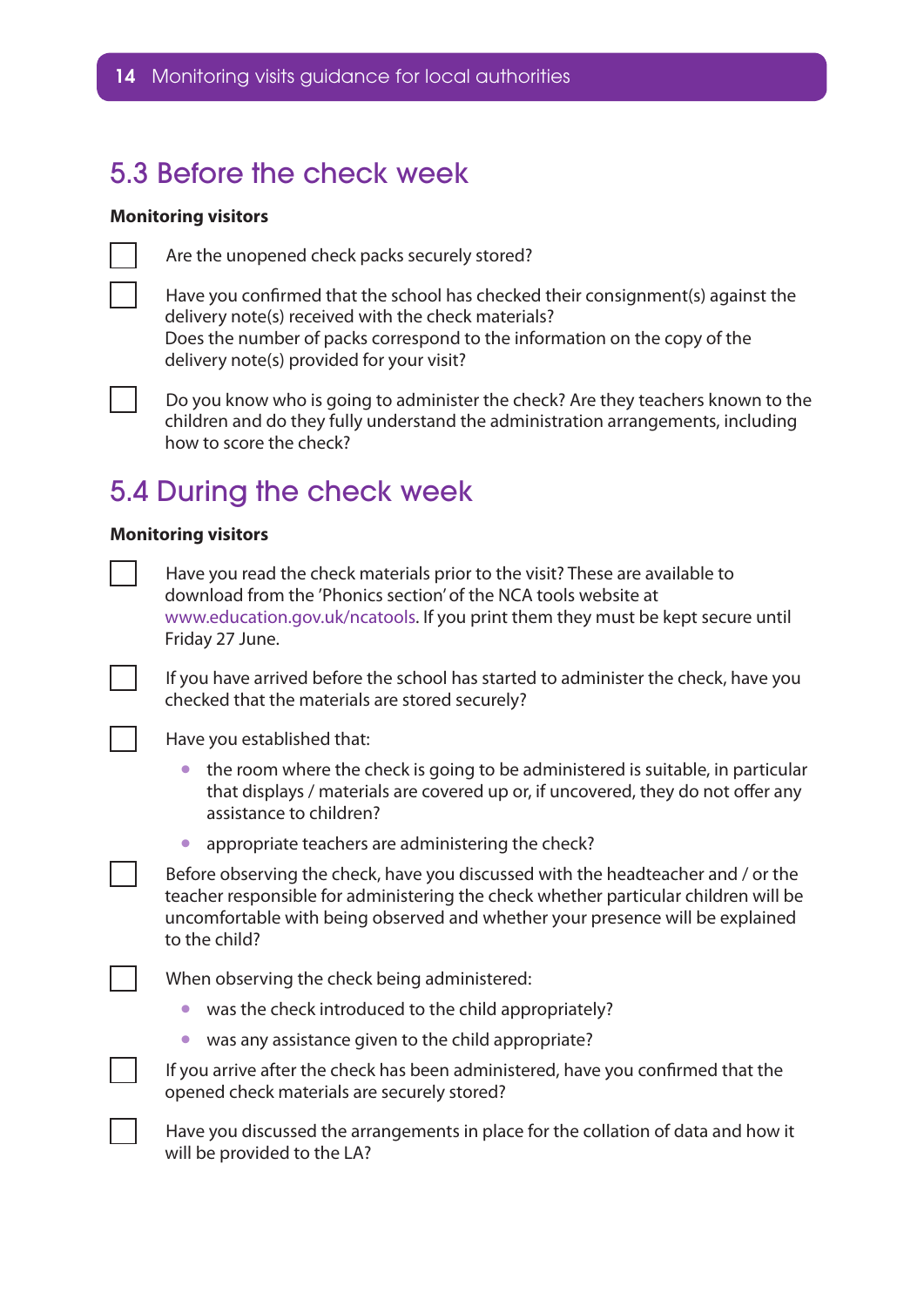## <span id="page-14-0"></span>5.5 After the check week

#### **Monitoring visitors**

Have you confirmed that the check materials and 'answer sheets' are securely stored?

Have you discussed the administration of the check with the headteacher and / or the teacher responsible for administering the check?

If the school is administering the check to a child that was absent during check week, have you carried out the checks relating to 'Monitoring visits during the check week'?

Have you discussed the arrangements in place for the collation of data and how it will be provided to the LA?

## 5.6 Completing the monitoring visit form and the end of the visit

#### **Monitoring visitors**

Have you completed all sections on the monitoring visit form?

Have you recorded any issues observed and, where appropriate, recorded any actions taken on the monitoring visit form? Have you discussed these with the headteacher, or delegated member of staff?

Has the headteacher, or delegated member of staff, signed the monitoring visit form to confirm the visit took place and that any feedback about the administration of the phonics screening check has been given to the school?

Have you given a copy of the completed monitoring visit form and annotated delivery note(s) (if applicable), to the headteacher or delegated member of staff?

## 5.7 Submitting monitoring visit forms and follow up

#### **Monitoring visitors**

Have you forwarded the monitoring visit form and annotated delivery note(s) to your LA monitoring visits co-ordinator by Friday 27 June?

#### **Monitoring visits co-ordinator**



Have you emailed any monitoring visit form(s) with an 'X' or 'N' entered in any box on the form to STA at testadmin.sta@education.gsi.gov.uk?



Have you sent all monitoring visit forms to STA's monitoring visits agency by Wednesday 2 July?